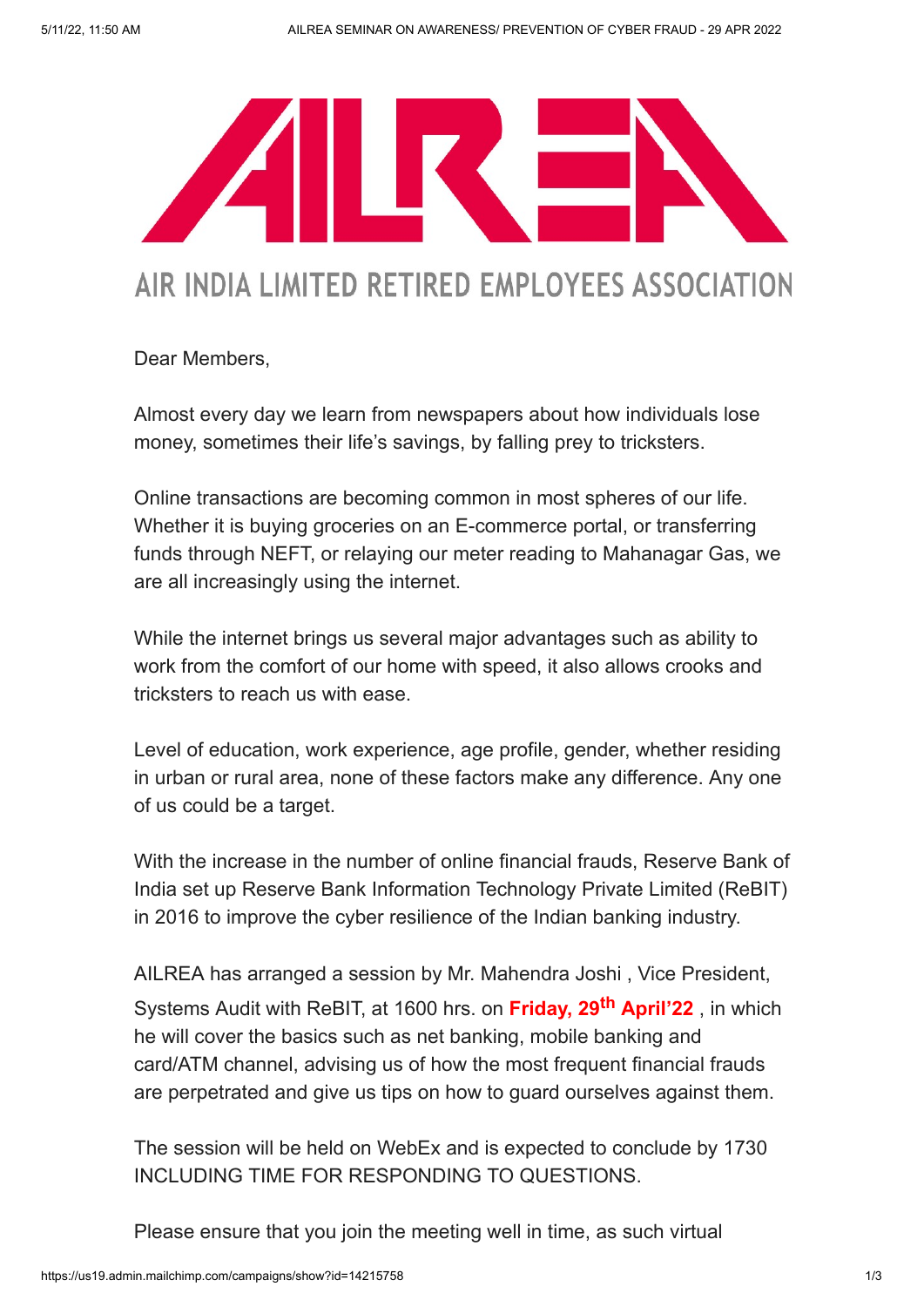meetings are known to develop connectivity problems with increase in the number of persons logging on.

We hope you will mark the date and time to attend this session and derive maximum advantage from it.

## We recommend that you download the WebEx App in advance so that on the day of the session, you can just join the meeting after entering the meeting ID and the meeting code. If you are downloading the app on your computer, the minimum requirement is Windows 10.

The WebEx meeting ID and code is: Meeting number (access code): 2517 611 8629 Meeting password: 3ipYkSVVq28

You can also join from the meeting link. https://rebit-india.webex.com/rebit-india/j.php? [MTID=mc50014d882981e44a517973e5922dfb6](https://rebit-india.webex.com/rebit-india/j.php?MTID=mc50014d882981e44a517973e5922dfb6)

We trust you will appreciate and take full advantage of this special learning opportunity arranged by AILREA exclusively for OUR MEMBERS ONLY.

## THE MANAGING COMMITTEE, AILREA – MUMBAI

- Veera Khambatta 9820829843 Shanaz Gomes - 9820829971 Jitendra Sawjiany - 9321424099 Shubhada Mundul - 9833241028 Dilshad Gogia - 9702958128
	- Vijay Casshyap 9819073408
	- Anand Bajpai 9833515543
	- Kashmira Sepoy 9930059678
		- Meher Shastri 8080082666
			- Girish Vyas 9757123424

## Disclaimer:

This e-mail communication (including any attachments to it) may contain